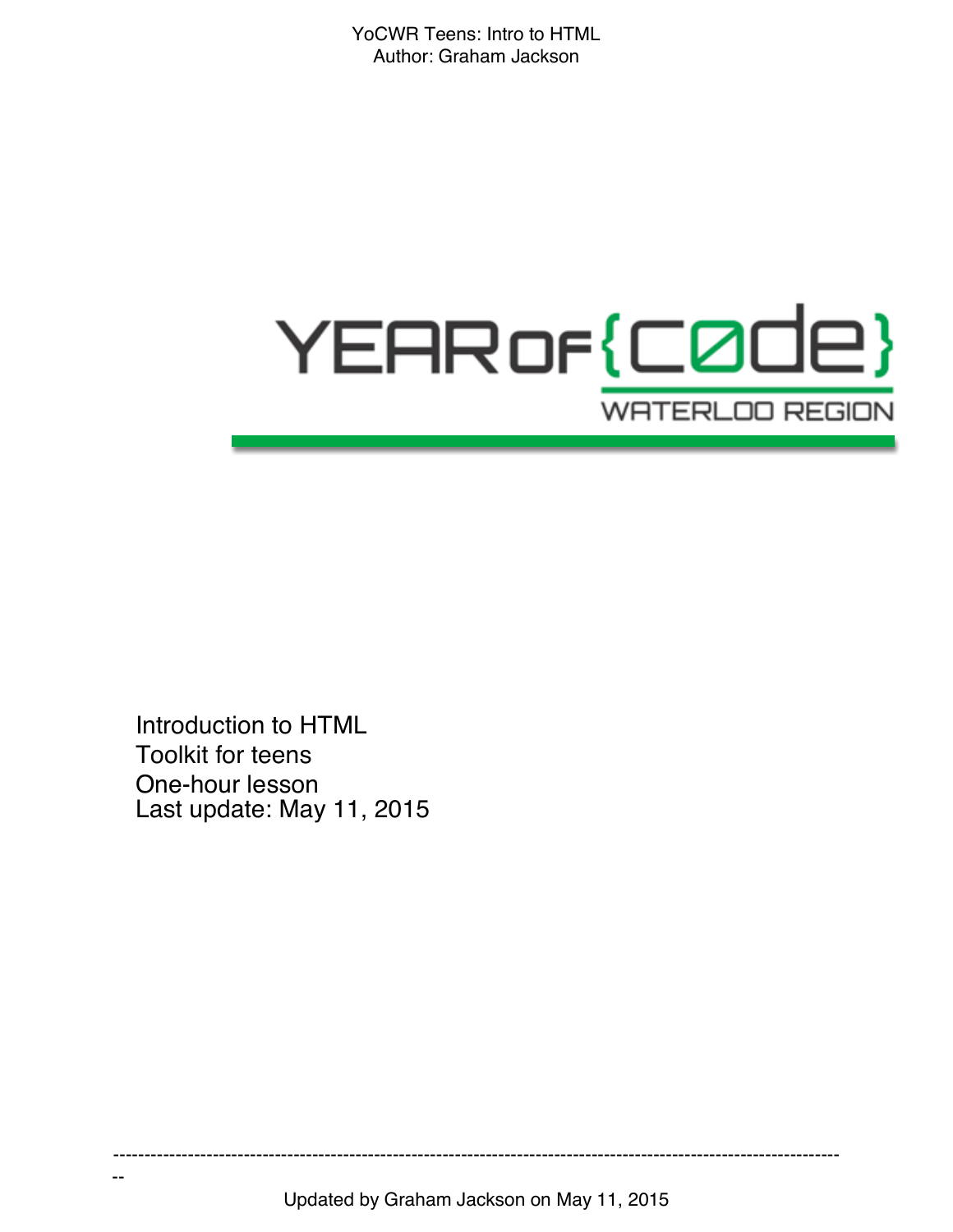#### **Make your First Website in 15 Minutes**

Today's best websites are beautiful, very easy to use, and allow us to learn and communicate with each other like never before. At the base of it, however, there's a language that anybody can learn: HTML. Let's take a quick crash course in HTML and learn how to create a simple website all in less than 15 minutes. From there, you'll have brand new tools to understand how web pages work, and your blogs and websites will look prettier and work better, all without having to keep relying on your geeky friends for free tech handouts.

#### **What's in a Website?**

--

A basic website is a variety of content that is laid out using **H**yper **T**ext **M**arkup **L**anguage, or **HTML**. You can create HTML files in expensive programs, but anything at all will do - even something as simple as Notepad! By using HTML, you are speaking the common language of the internet, and with only a small amount of learning, you can get started right away. Here's the most basic setup for an HTML website:

| $\verb thtml >$<br>$<$ head $>$<br><title>My<br/>Webpage</title><br>$\langle$ /head> | $\bullet\bullet\bullet$<br>My Webpage<br>$\! \times$<br>$\div$<br>$\equiv$<br>Search or enter address<br>$\leftarrow$<br>$\vee$ $\rightarrow$<br>$\gg$<br>These are the only words on my website |
|--------------------------------------------------------------------------------------|--------------------------------------------------------------------------------------------------------------------------------------------------------------------------------------------------|
| <body></body>                                                                        |                                                                                                                                                                                                  |
| <p>These are the<br/>only words on my<br/>website</p>                                |                                                                                                                                                                                                  |
|                                                                                      |                                                                                                                                                                                                  |

To make this website, I just typed out the code on the left in a text editor like notepad, saved it as an HTML file, and then reopened it in my web browser. HTML doesn't look like a normal language though, does it? There's some key differences that help explain what's going on here. Learn why passwords are important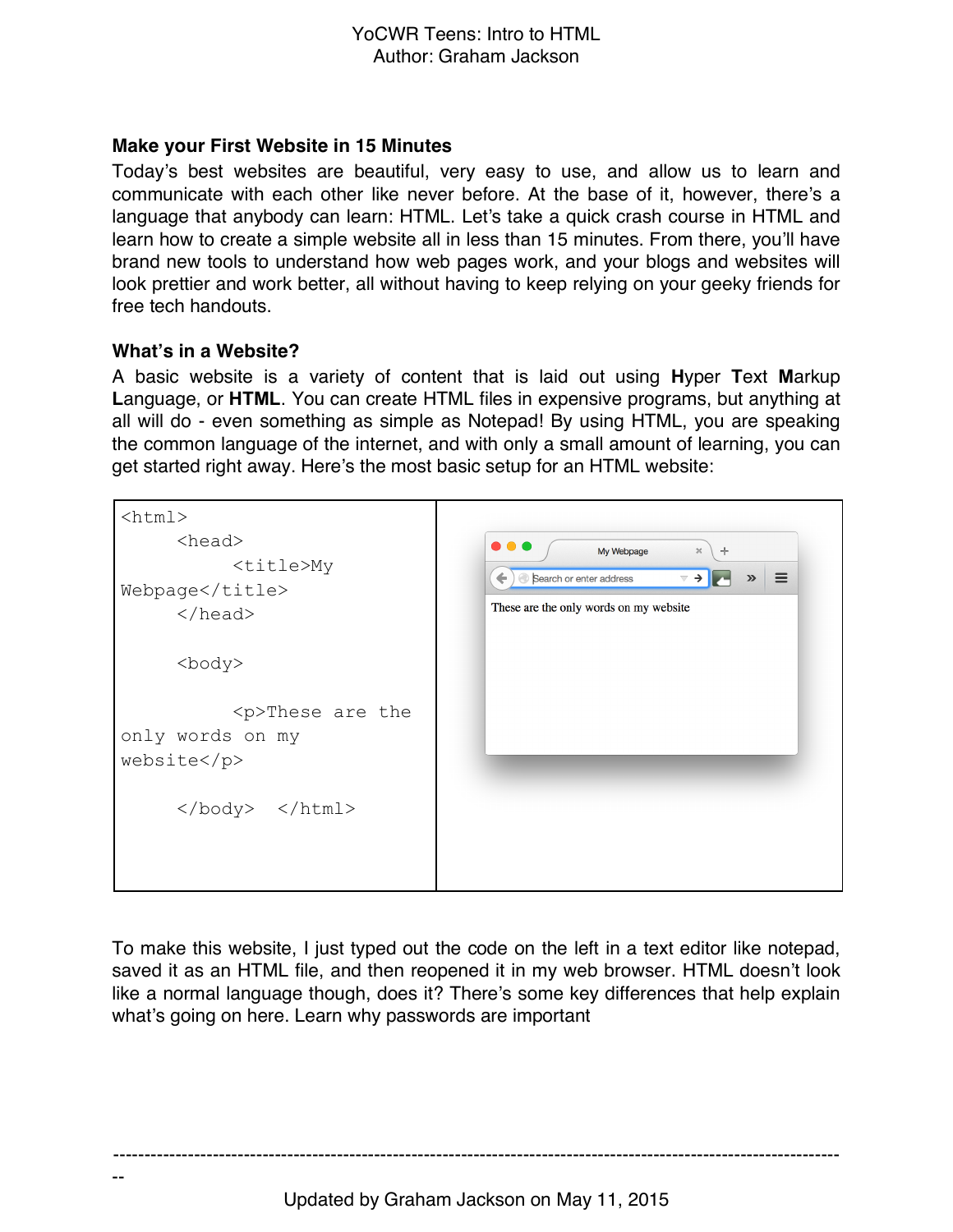#### **<Tags>**

• Tags are a fundamental component of HTML - they describe unique elements or categories of function within HTML. The most basic tag, <html>, is a way of saying "everything that follows is an html file", up until  $\langle/\text{html}\rangle$ , where the forward slash is always a way of saying "up until this point".

• There are **two** essential kinds of tags: those that describe elements contained within them, like the  $\langle$ html $>$  tag, and those that are in themselves an entity, like inserting an image with the  $\langle \text{img} \rangle$  tag, which means you don't ever have to use  $\langle \rangle$ img> after you insert an image.

### **Title, Head and Body**

• These are some of the main components of a basic webpage. Think of the  $\langle$ head $\rangle$  of the web page as the mind: you don't see it, but it has a lot to say about what the webpage is going to look like. It's within the  $\langle head \rangle$  that you can add much of the style of the webpage, and a variety of other information, such as the  $\lt t$ itle $>$  of your web page, that you can see in the title bar of your browser. The  $\langle \text{body}\rangle$  of the webpage is where you are going to put your content that people will see.

## **Let's Get Organized**

--

We've got a few more fundamentals to get out of the way before we throw together a basic website, and one of them is how to organize your website using the  $\langle \text{div} \rangle$ element, sometimes referred to as a "block" element. Take a closer look at most of the websites you love, and you will notice that there seems to be defined sections of the website - title areas, main content areas, side bars, and so on. On the most basic level, we divide them up using  $\langle \text{div} \rangle$ . For simplicity, we're just going to use  $\langle \text{div} \rangle$  to give some of our website a bit of colour, but once you get a bit further into HTML (and CSS, the best friend of HTML for stylizing your web pages like a pro), you'll see the real power of the tag.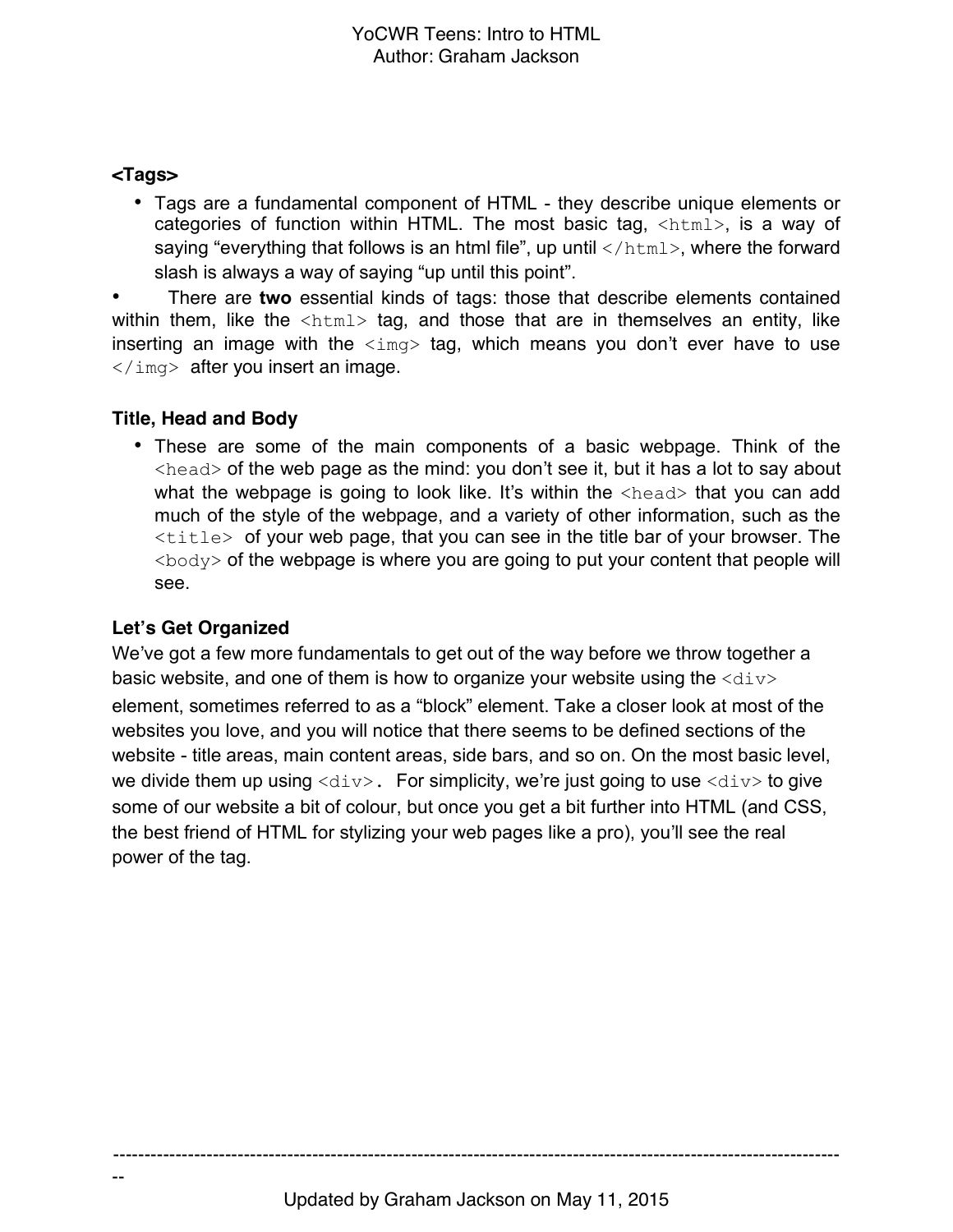

In the above web page, the text in my division was blue, because in my first  $\langle \text{div} \rangle$  tag, I added an *attribute*. Attributes are just a way of providing more information about the element we created, and there are many different kinds. It may not seem like the  $\langle \text{div} \rangle$ tag got us very far, and that's true, because we could have just put the *color* attribute within the  $\langle p \rangle$  tag. The  $\langle \text{div} \rangle$  tag, however, is going to give you much, much more power to style your website in the future, so it's a good habit to get into when you want many different kinds of elements to be styled the same.

---------------------------------------------------------------------------------------------------------------------

--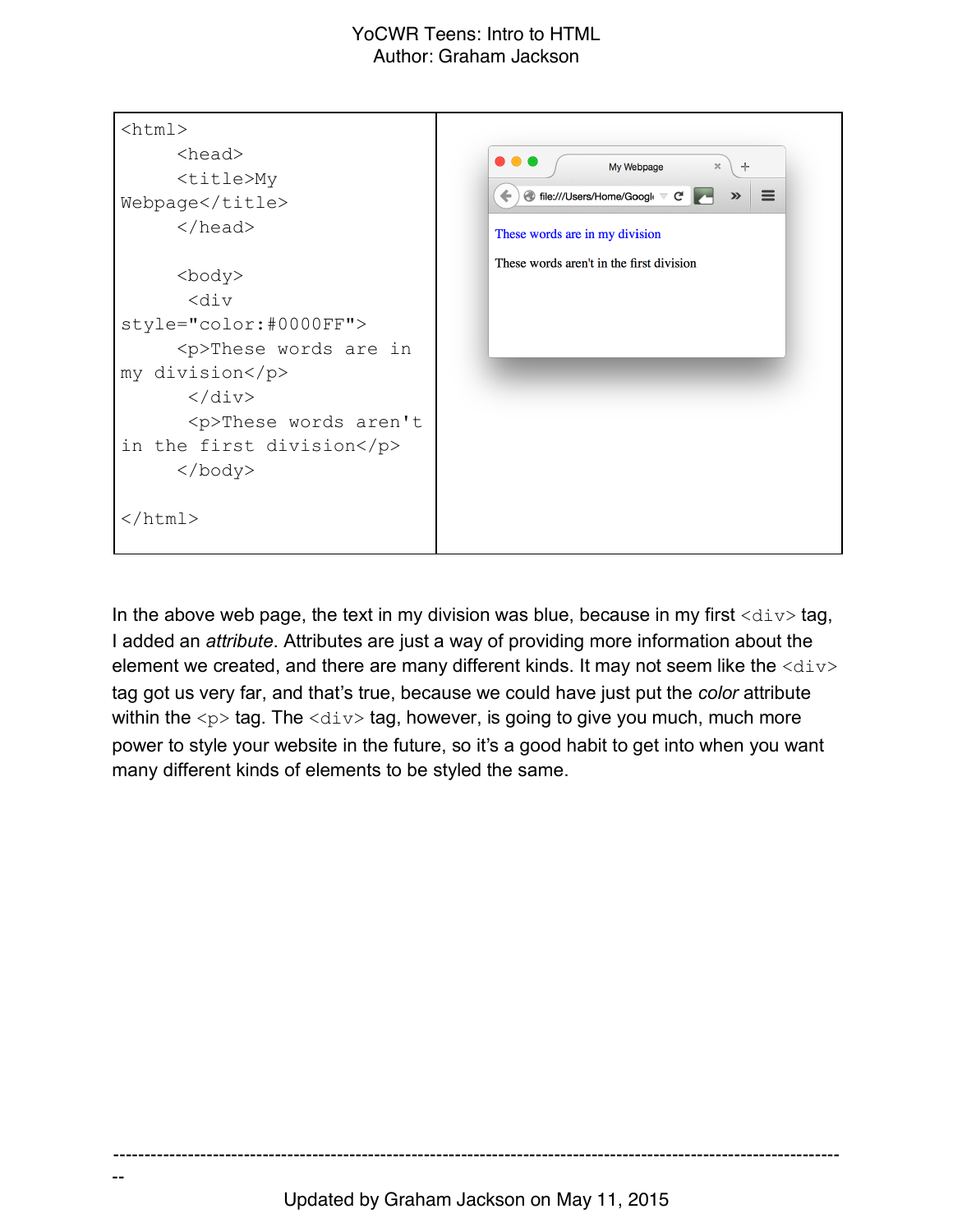# **Useful HTML Tags**

--

One last thing before we put it all together is learning some vocabulary in our new language. Get yourself familiar with these basic HTML tags, and then let's get building!

| <b>HTML Tag</b>                          | <b>Description</b>                                                                                           |
|------------------------------------------|--------------------------------------------------------------------------------------------------------------|
| $\hbox{\tt >}$                           | Indicates an HTML document. All details regarding your<br>webpage will be between these two tags.            |
| <body></body>                            | Indicates the visible page content. Everything between<br>these two tags is what will appear in the browser. |
| <title></title>                          | Provides a title for the page.                                                                               |
| $\{h1\}$ $\{h6\}$                        | Adds a heading to your page to indicate the importance of<br>a piece of text.                                |
| < p >                                    | Indicates a paragraph of text.                                                                               |
| $<$ font $>$                             | Indicates font and font formatting.                                                                          |
| <imq src="link&lt;br&gt;here"></imq>     | Adds an image to your page.                                                                                  |
| $\langle a \rangle$ href="link<br>here"> | Adds a hyperlink to your page                                                                                |
| <strong></strong>                        | Makes any text between these two tags bold.                                                                  |
| $\langle i \rangle$                      | Makes any text between these two tags <i>italicized</i> .                                                    |
| $\langle \text{ul} \rangle$              | Defines a bulleted (unordered) list.                                                                         |
| $\langle$ li $\rangle$                   | Represents each item in a bulleted list.                                                                     |
| $<$ table $>$                            | Defines a table. Each table will contain rows and cells.                                                     |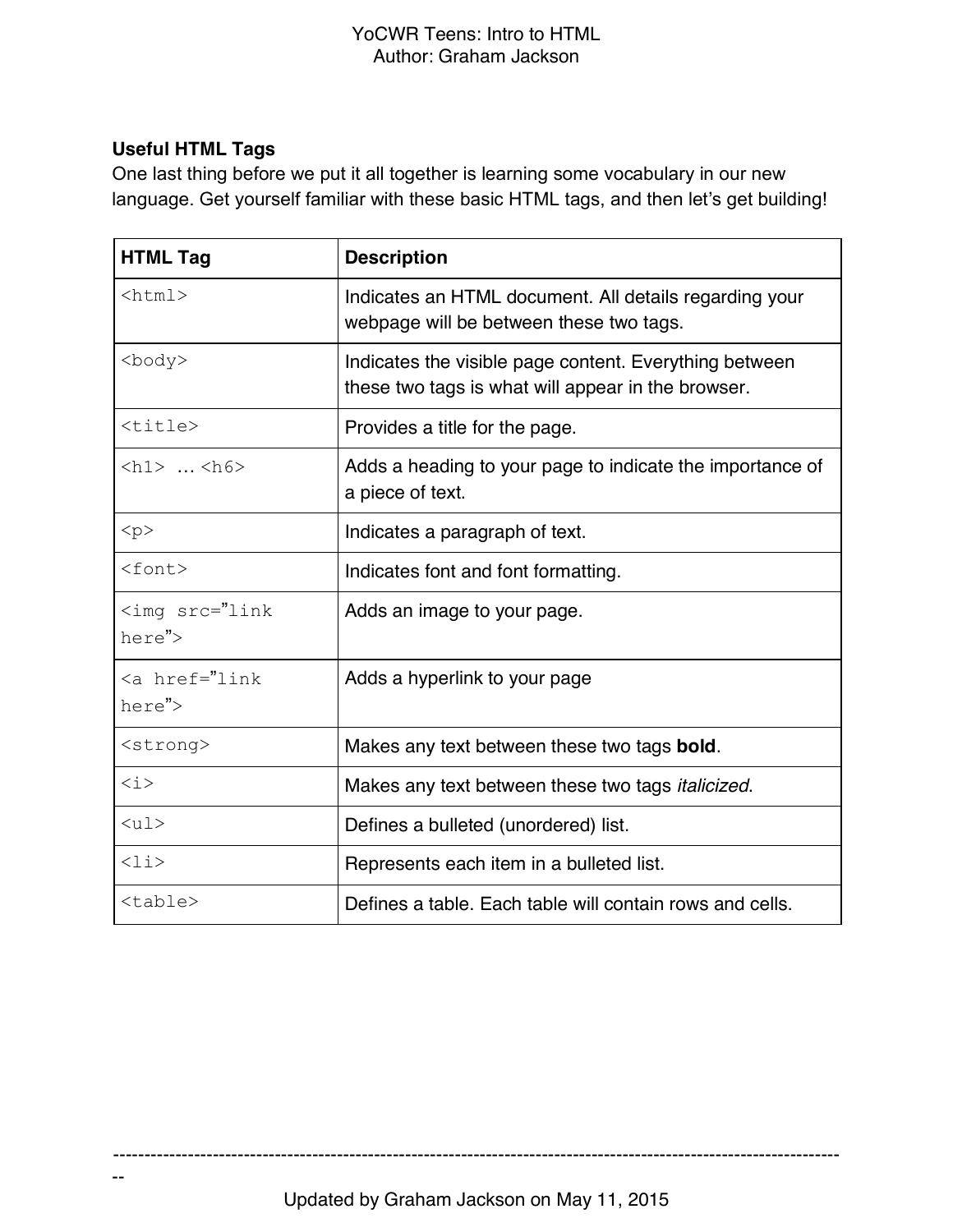#### **Your First Website**

--

Below is a simple website I've quickly created. Try to understand how it was created, then view the source code below, and you can start to make modifications in the code to make it suit your style.

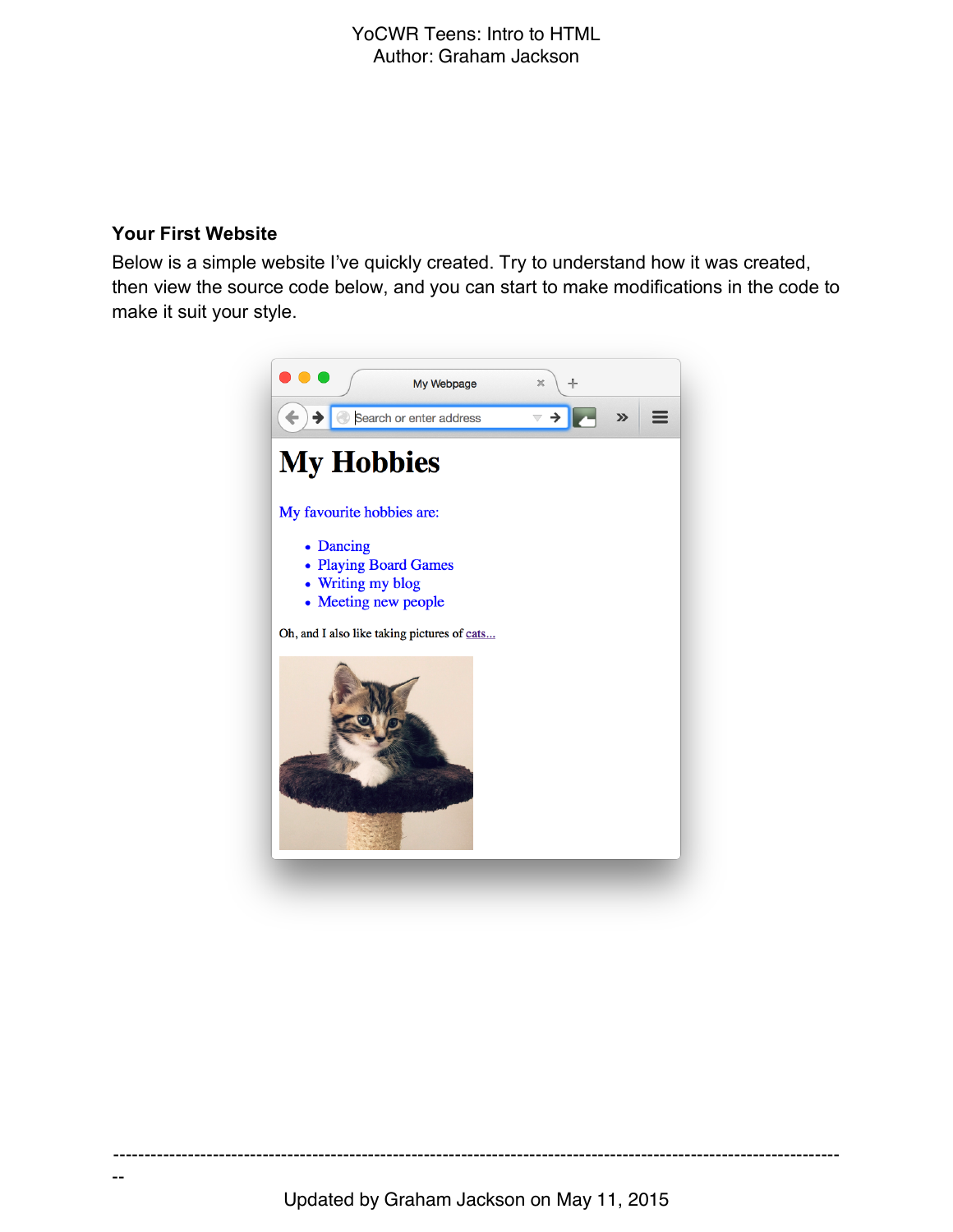```
\hbox{\tt <html>}<head>
      <title>My Webpage</title>
     </head>
     <body>
       <h1>My Hobbies</h1>
       <div style="color:blue">
      <p>My favourite hobbies are:</p>
      <ul>
             <li>Dancing</li>
             <li>Playing Board Games</li>
             <li>Writing my blog</li>
             <li>Meeting new people</li>
     \langle/ul>
      \langle div\rangle <p><font size="2">Oh, and I also like taking pictures of 
<a href="https://www.reddit.com/r/cats" >cats...</a></font></p>
       <img src="https://i.imgur.com/WmqYgKm.jpg" alt="Cute Cat" 
width=200 height=200>
     </body>
</html>
```
#### **Learn More**

--

Making your own websites is all about creativity - experiment with different HTML tags, try to create new elements, and strive for making those websites that just feel right. There are endless sources of information on the internet to teach you about all of the HTML tags, examples on how to use them, and so on. Soon enough, you will run into what's called CSS, or **C**ascading **S**tyle **S**heets. These will be your best friend to style your website however you desire. You'll probably notice that once you start making a website or two, you will be much more aware of how other websites are designed. You've taken the first step to learn about HTML, and now the tools of website creation are at your fingertips. Go create!